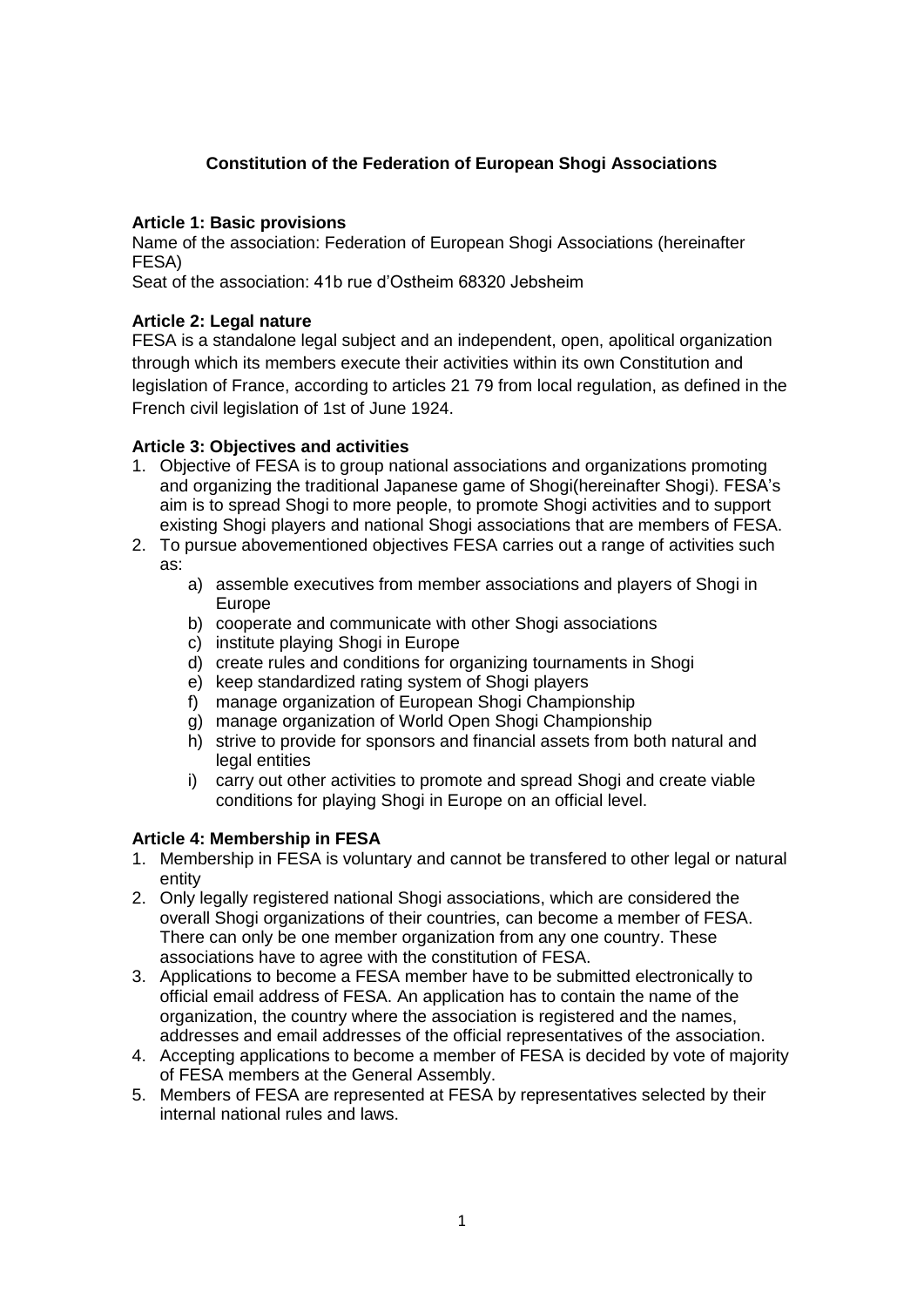6. National shogi associations which are not legally registered may obtain observer status at FESA by majority vote of the General Assembly. Observing associations may participate in the General Assembly meetings without voting right.

### **Article 5: Rights and duties of FESA members**

- 1. All membership-related activities are carried out by members' official representatives at FESA.
- 2. Members of FESA have the right to:
	- a) vote for members of FESA organs
		- b) vote at the General Assembly
		- c) vote on any topic presented by executives of FESA
		- d) participate in activities carried out by FESA
		- e) post a candidature to organize European Shogi Championship and World Open Shogi Championship
		- f) present their members as candidates for FESA organs
		- g) have their members rated and ranked by FESA rating system
		- h) submit new ideas and suggestions to executive organs of FESA
		- i) suggest changes of the Constitution
		- j) present complaints to FESA executive organs
- 3. Members of FESA are obliged to:
	- a) adhere to the constitution of FESA
	- b) pay their membership fee as decided by the General Assembly.
	- c) adhere to other documents authorized by executive organs of FESA
	- d) act in a way that does not harm the reputation of FESA
	- e) inform without delay about changes of their representatives by FESA

## **Article 6: Termination of membership**

- 1. Members can terminate their membership by informing the Secretary of FESA through their official representatives in writing. Any outstanding debt must be paid in full before this can take effect.
- 2. Members can be expelled for strong violations of the constitution of FESA. Termination of membership in this manner has to be supported by a two-thirds majority of votes of FESA members at the General Assembly.
- 3. Membership in FESA is also terminated by termination of the membership association. In such case, the respective member is obliged to inform the Secretary of FESA about this fact.

## **Article 7: Organs of FESA**

Organs of FESA are:

- a) The General Assembly
- b) The Executive board
- c) The Auditor(s)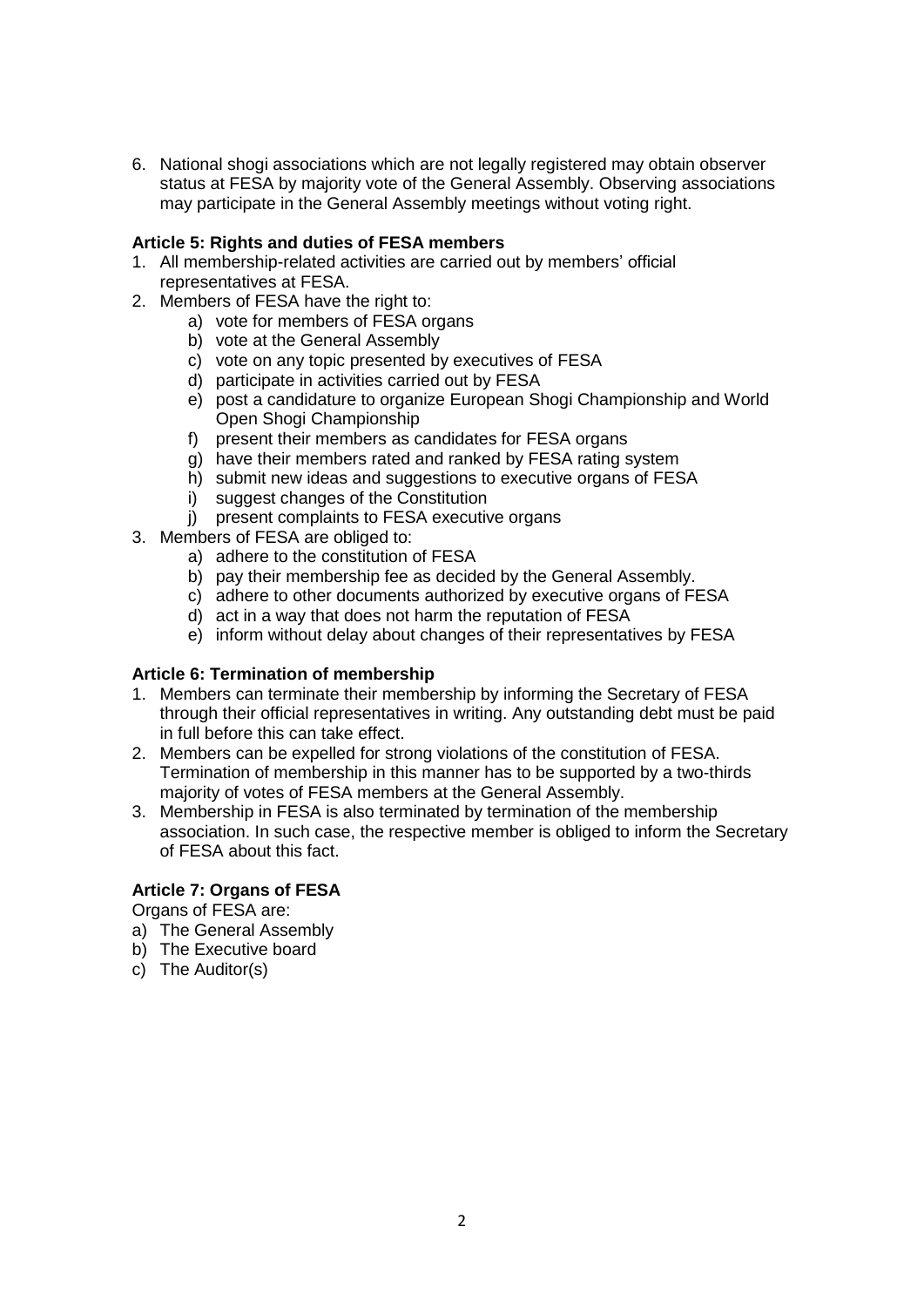### **Article 8: General Assembly**

- 1. The General Assembly is the highest executive organ of FESA.
- 2. The General Assembly consists of 1 representative for each member association. The normal business of the General Assembly meeting will be carried by simple majority of votes. 30% of the registered members must be present at the meeting to constitute a quorum.
- 3. The General Assembly will convene at least once a year at the time of the European Shogi Championship.
	- A General Assembly will also be organized
		- if requested by the majority of the Executive Board or,
		- if requested by 30% of the registered members.
- 4. General Assembly meetings can be organized physically or online on dedicated internet platforms. In either case 30% of the registered members must participate in the meeting to constitute a quorum.
- 5. The General Assembly:
	- a) presents topics to be discussed and voted on by members
	- b) votes for members of the Executive Board and the Auditor(s)
	- c) approves the constitution and changes to the constitution
	- d) approves and changes subordinated rules related to its activities
	- e) approves the report about activities and accounting of FESA for past periods
	- f) approves the report of the Auditor(s)
	- g) decides membership fee policy
	- h) can decide to terminate FESA in accordance with Article 13
	- i) can decide to expel a member of FESA

### **Article 9: Executive Board:**

- 1. The Executive Board consists of Chairman, Secretary and Treasurer.
- 2. The Executive Board manages activities of FESA for the period of 2 years starting after the day of their election.
- 3. The Executive Board prepares and submits a report of activities and accounting to the General Assembly

### **Article 10: Chairman**

The Chairman of FESA is the legal representative of FESA and acts in the name of FESA.

### **Article 11: Secretary**

The Secretary deals with all written business of FESA. He keeps record of members of FESA and their representatives. The Secretary writes up the minutes of the General Meeting and circulates them to all members within a reasonable period of time. All substantive correspondence shall be in English.

### **Article 12: Treasurer**

- 1. The Treasurer of FESA is responsible for accounting and keeping track of possessions of FESA.
- 2. The Treasurer of FESA is responsible for collecting membership fees, accepting donations and payments and also for paying either to FESA members or third parties with the approval of the Chairman and/or the General Assembly
- 3. The Treasurer keeps all agreements and bills of FESA.